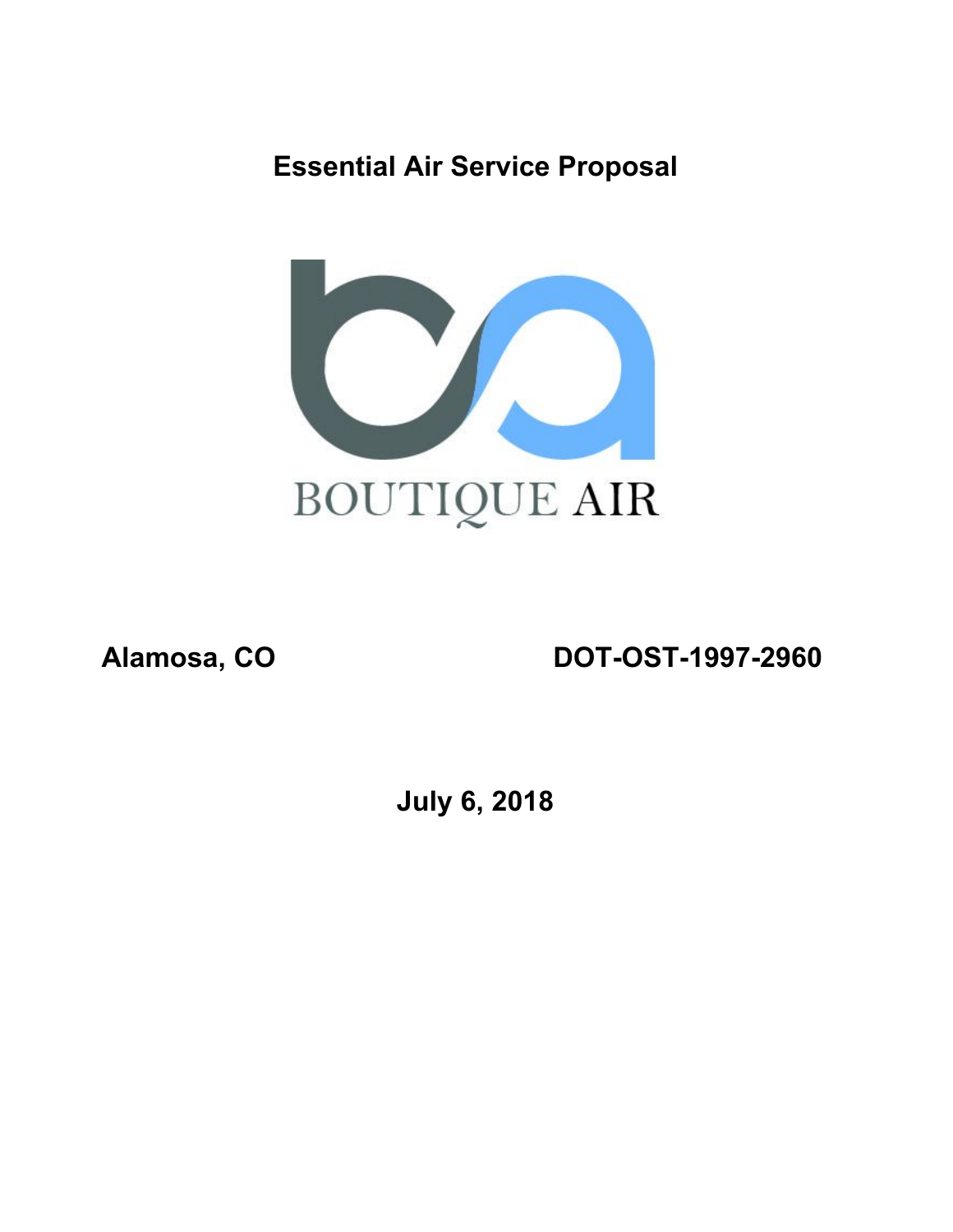# **About Boutique Air**

## **Our Story**

Headquartered in San Francisco, California, Boutique Air has been in operation since 2007. We began by flying fire surveillance missions for the U.S. Forestry Service and Bureau of Land Management. We evolved to provide air charter services across the west coast with our fleet of Pilatus and Cessna aircraft. As a charter operator we have received certifications from both industry-leading safety organizations, ARG/US and Wyvern. Boutique Air employs pilots that are highly experienced and hold the most advanced FAA ratings - a key reason for our continued perfect safety record.

In July of 2012, Boutique Air applied for commuter operating authority from the Department of Transportation. We quickly passed tests on financial fitness and management competency, receiving authority for scheduled service in January of 2014. We began flying scheduled service between Los Angeles and Las Vegas in January of 2014.

We have worked to develop effective distribution channels. We have connections in place with all of the major Global Distribution Systems (GDSs), which travel agents use to access the market. You will find us on Worldspan and Galileo (Travelport), Sabre, and Amadeus. In addition, we are on the major Online Travel Agencies (OTAs), including Expedia, Travelocity, Priceline, Orbitz, CheapTickets, and CheapOAir.

### **EAS Contracts**

On April 22, 2014 Boutique Air received its first EAS contract when the DOT selected the airline to provide service between Clovis and DFW. Since then, we have continued our track record of success and now serve 17 different EAS communities and operate out of 30 different airports. Continuing on this path of successful growth, Boutique Air began service to Dodge City, KS on January 1, 2018.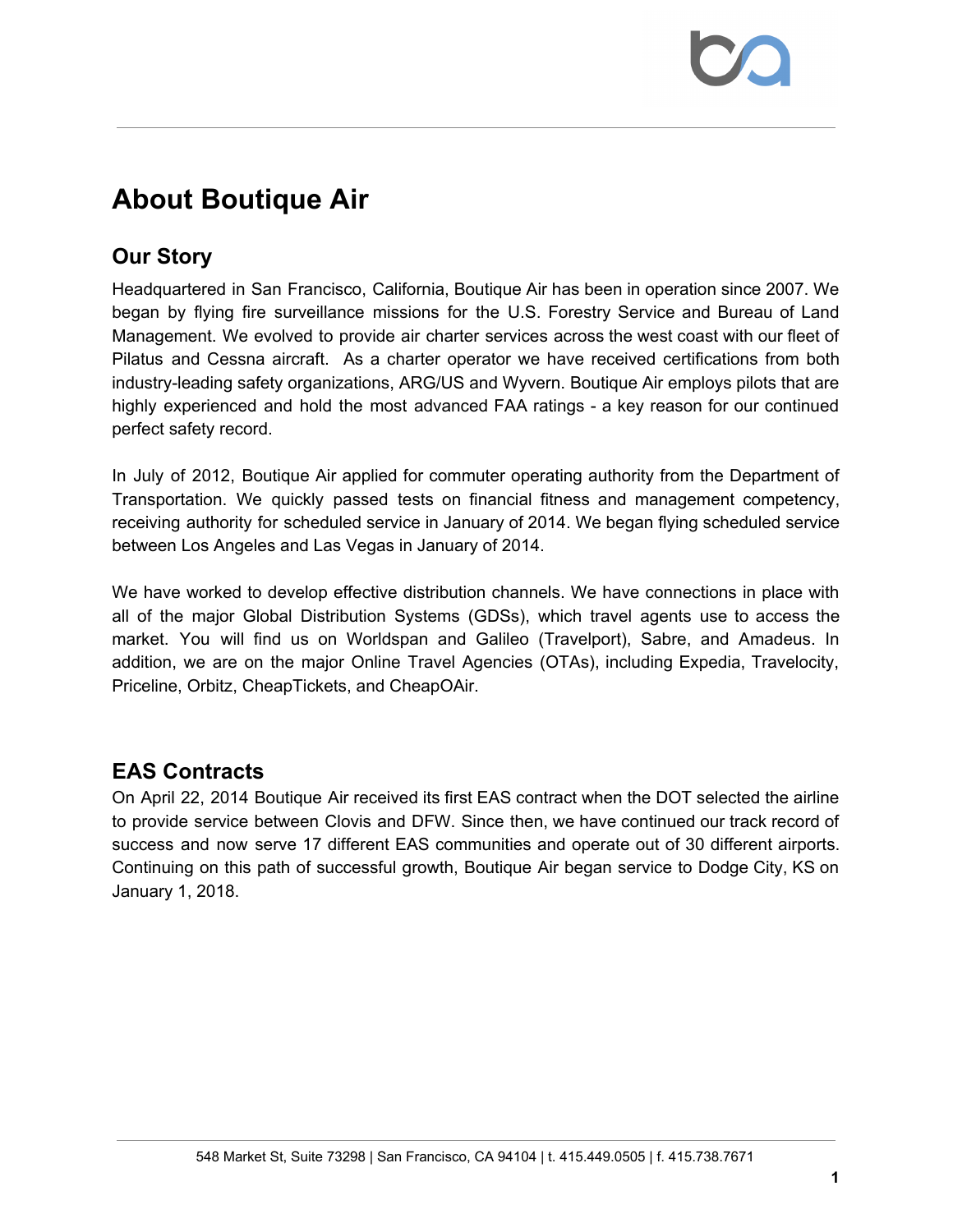### **What People Are Saying About Boutique Air**

*Boutique Air PC-12, one of the best turboprop aircraft on the market!... Give them a try!!* -Tarek A. via Yelp.com

*We also feel that the PC-12 aircraft bid by Boutique Air presents the safest and most comfortable option for the traveling public.*

> -Hon. Mayor David Lansford in Recommendation Letter City of Clovis, NM

*Flew with Boutique from LA to Vegas and back and must say I was extremely surprised. From the ease of check-in, To the flight itself, the whole process was great. Price was competitive* with any other airline out there. I plan on flying boutique for all my Vegas outings, and may even *look into renting the whole plane for a group trip. Thanks Boutique!*

-Kevin J. via Yelp.com

*We find that Boutique Air is fit, willing and able to operate as a commuter air carrier, and capable of providing reliable Essential Air Service...*

> -Susan L. Kurland in Clovis EAS Award Asst. Sec. for Aviation and International Affairs US DOT

*Right now Boutique Air is a very cool secret.*

-Examiner.com

*Flew with Boutique Air from LA to Las Vegas round trip and it was a great experience. Good service, on time departures, and a hassle free and nice way to travel in general. A really nice pilot and copilot as well.*

-Patrick S. via Yelp.com

*Smooth flights and personable staff are part of the experience…*

-Clovis News Journal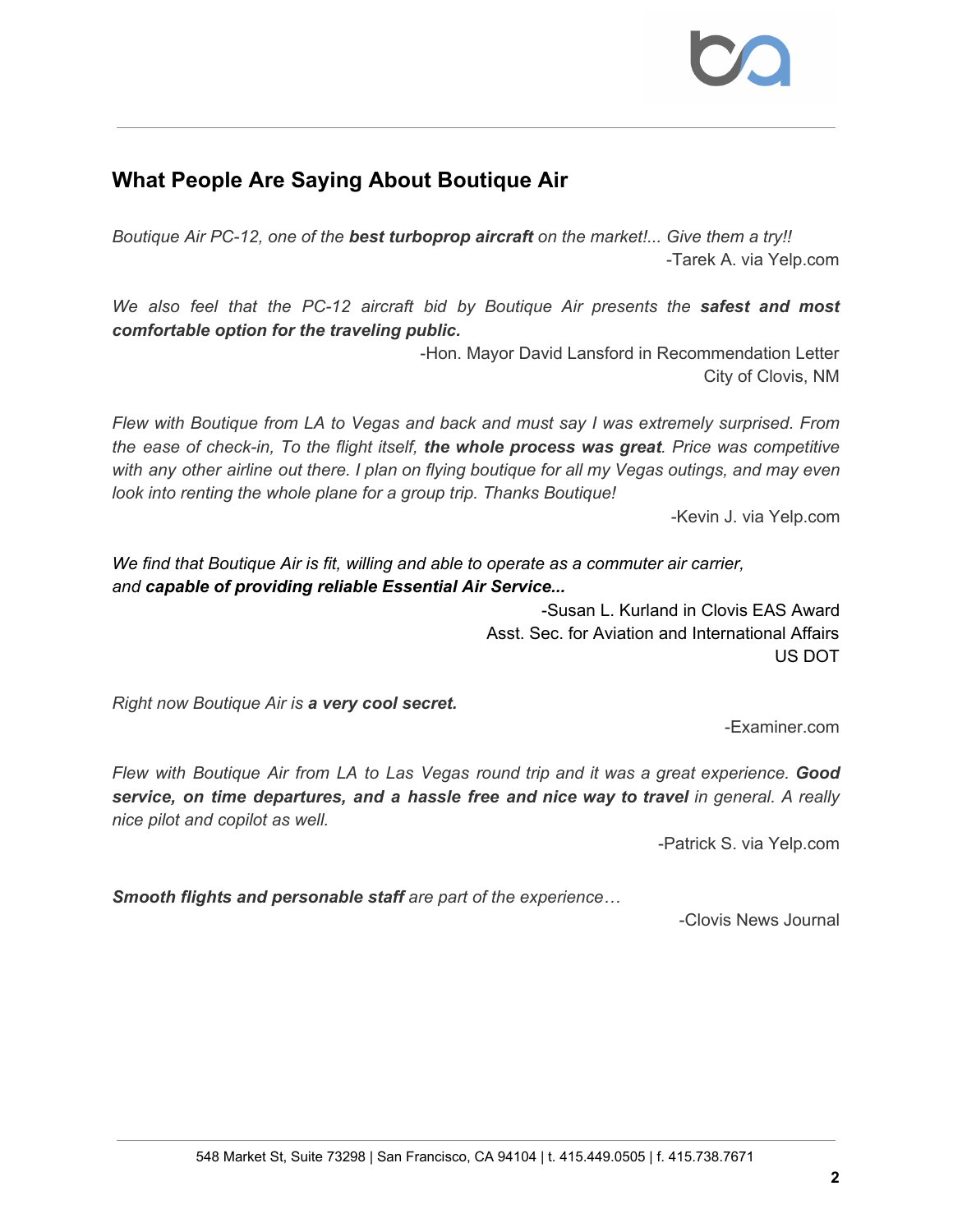

## **Route Map**

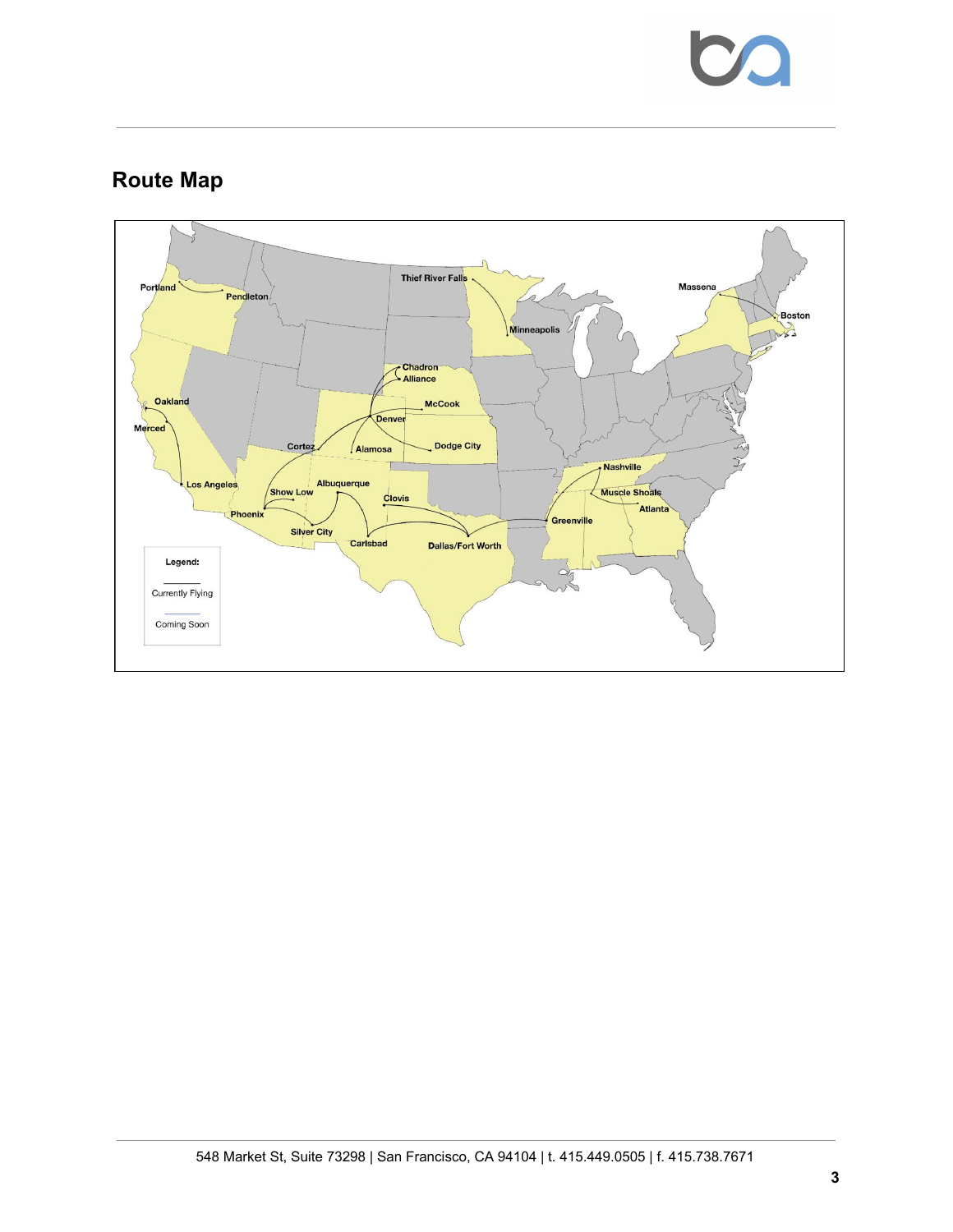

#### **Aircraft:**

Boutique Air currently operates a modern fleet of Pilatus PC-12 and Beechcraft King Air 350 aircraft. All flights are flown by Captains with over 1,200 hours of flight experience and an instrument rating. While we are certified to fly single pilot we opt to fly with a two pilot crew. Boutique Air ensures pilots provide a level of customer service beyond that of normal commercial airlines.

- 8 or 9 Passenger Executive Configuration
- Pressurized Cabin
- Power Outlets
- Enclosed Lavatory





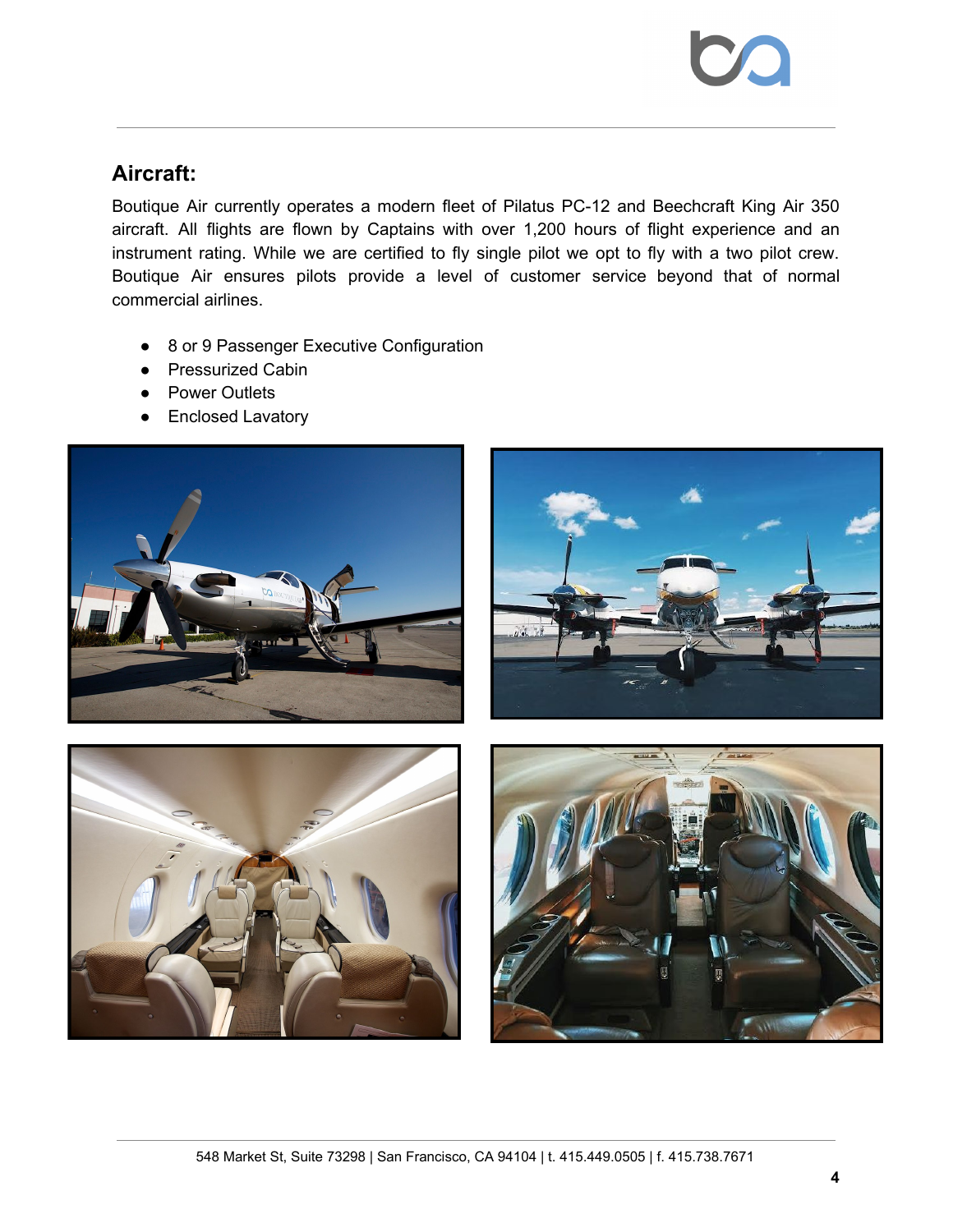### **Historical Passenger Traffic Performance**

Boutique Air has enjoyed the privilege of serving the Alamosa community since October of 2016 when it initiated service. During this period, Boutique Air has worked tirelessly to improve the quality of air service Alamosa has received, as can be witnessed from the graph below:



*Boutique Air has increased Alamosa traffic by 97% versus Great Lakes during each carrier's last twelve months of operation. (Source: T100 & Company Submitted data ending June 2018)*

*For June of 2018, Boutique Air transported 1,292 total passengers - a level of traffic the Alamosa community hasn't seen since August of 2013. (Source: T100 & Company Submitted data ending June 2018)*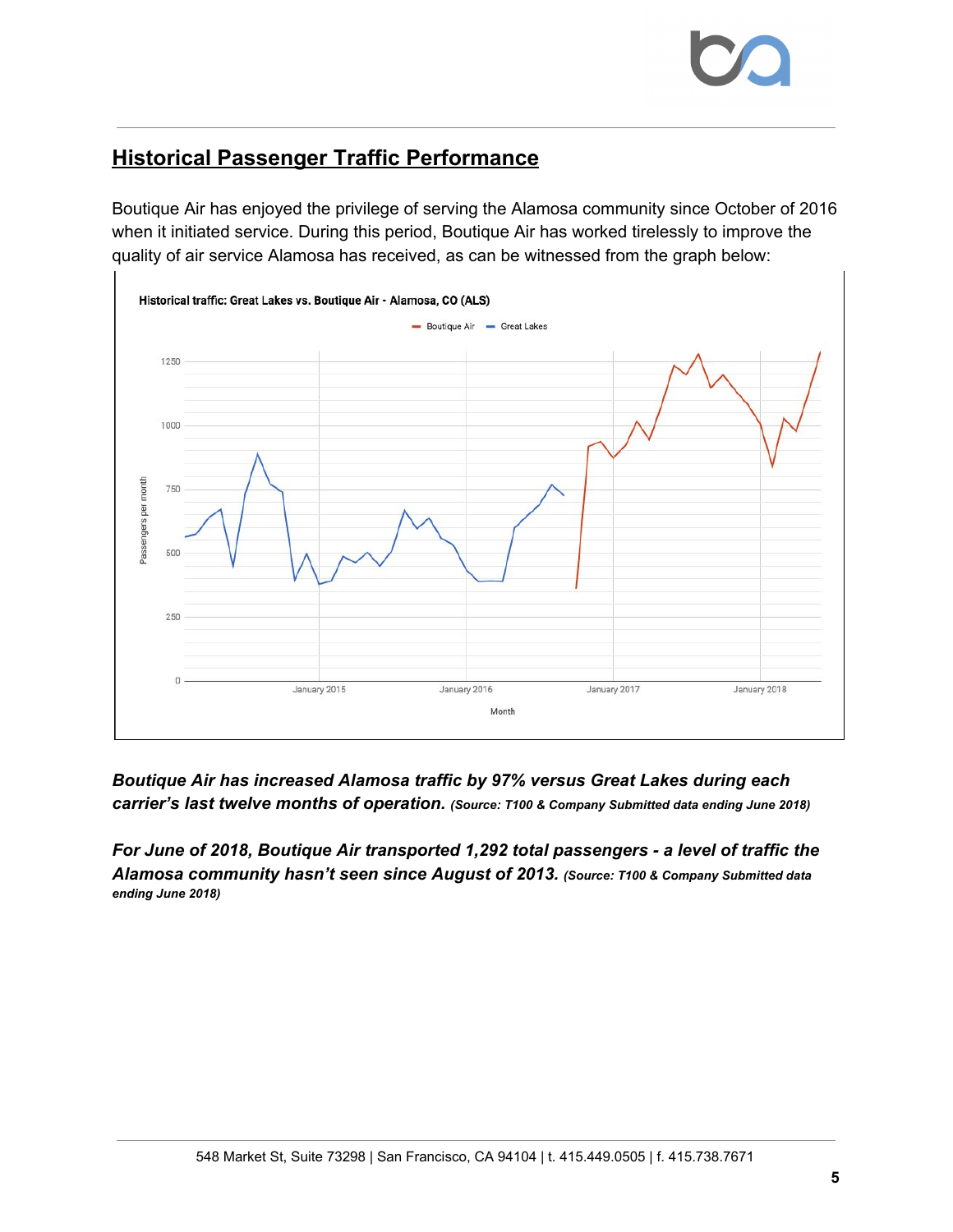

## **Boutique Air Completion Reliability**

Boutique Air also prides itself on its flight completion reliability. Since initiating service, Boutique Air has averaged completion reliability of 98% (*T100 data Oct 2016 through June 2018)*.

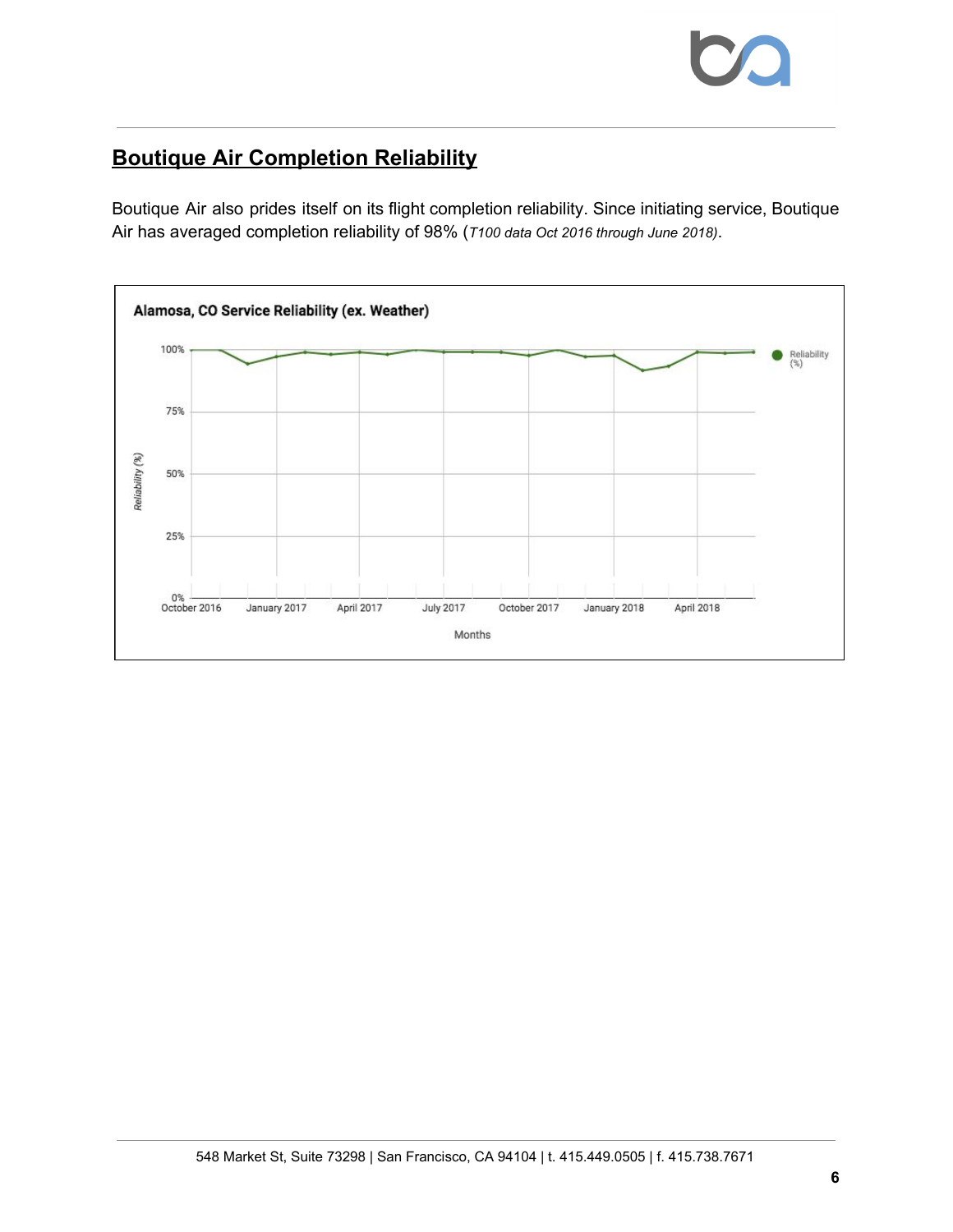#### **Codeshare, Interline and MileagePlus Frequent Flyer Agreements**

Boutique Air launched its interline agreement with United Airlines in May 2017 and its codeshare agreement in May 2018. Customers have flow-through ticketing and baggage capabilities for those flights that connect with United Airlines.

Passengers are also able to book through United.com and connect with any of United's flights at our mutual hubs.

Boutique Air also participates in United Airlines' MileagePlus Frequent Flyer Program. Passengers can earn and redeem award miles on all Boutique Air flights.

| Departure: Select your flight                                                                                                         |                                     |                                                 |   |                                                            | <b>Economy (lowest)</b> |                                                       |                                                                |
|---------------------------------------------------------------------------------------------------------------------------------------|-------------------------------------|-------------------------------------------------|---|------------------------------------------------------------|-------------------------|-------------------------------------------------------|----------------------------------------------------------------|
| Alamosa, CO, US → Los Angeles, CA, US                                                                                                 |                                     | Tue 9/11<br>Mon 9/10<br>\$277<br>\$277          |   | <b>Wed 9/12</b><br>Thu 9/13<br>\$277<br>\$277              |                         | Fri 9/14<br>\$277                                     |                                                                |
| (i) Fares are for the entire one-way trip, per person, and include taxes and fees.<br>Additional bag charges may apply.               |                                     |                                                 |   |                                                            |                         |                                                       |                                                                |
| With stops \$309 Choose connecting airports<br>$\checkmark$<br>Depart =<br>Arrive =<br>Duration $z$<br>Stops $z$                      |                                     | <b>Economy</b>                                  | è | Economy<br>(flexible)                                      |                         | Show fare type comparison<br><b>First</b><br>(lowest) |                                                                |
| $6:00$ am<br>$9:27$ am<br>4h 27m<br>1 stop<br>Includes Travel Operated By Boutique Air                                                | <br>Seats<br>Details                | \$350<br>Select<br>2 tickets left at this price |   | \$878<br>Select<br>2 tickets left at this price            |                         |                                                       | Mixed cabin<br>\$644<br>Select<br>2 tickets left at this price |
| MileagePlus earnings (each way, per person):                                                                                          | Base award miles<br>PQM   PQS   PQD | 1.275<br>862   1   \$308                        |   | 4,000<br>862   1   \$800                                   |                         |                                                       | 1,505<br>1,724   1.5   \$582                                   |
| Alamosa, CO, US (ALS) to Denver, CO, US (DEN)<br>6:00 am - 7:00 am (1h)<br><b>UA 2950   Pilatus PC-12</b><br>Operated By Boutique Air |                                     | Economy<br>(E)                                  |   | Economy<br>(B)<br>(flexible)                               |                         |                                                       | Economy<br>(M)<br>(lowest)                                     |
| 50m connection                                                                                                                        |                                     |                                                 |   |                                                            |                         |                                                       |                                                                |
| Denver, CO, US (DEN) to Los Angeles, CA, US (LAX)<br>7:50 am - 9:27 am (2h 37m)<br>UA 1093   Boeing 737-800<br>赖<br>S Wi-Fi           |                                     | United Economy<br>(E)<br>Snacks for Purchase    |   | United Economy<br>(U)<br>(flexible)<br>Snacks for Purchase |                         |                                                       | <b>United First</b><br>(P)<br>(lowest)<br>Snack                |

*(Image of codeshare fares currently available on United.com for travel between Alamosa and Los Angeles, CA)*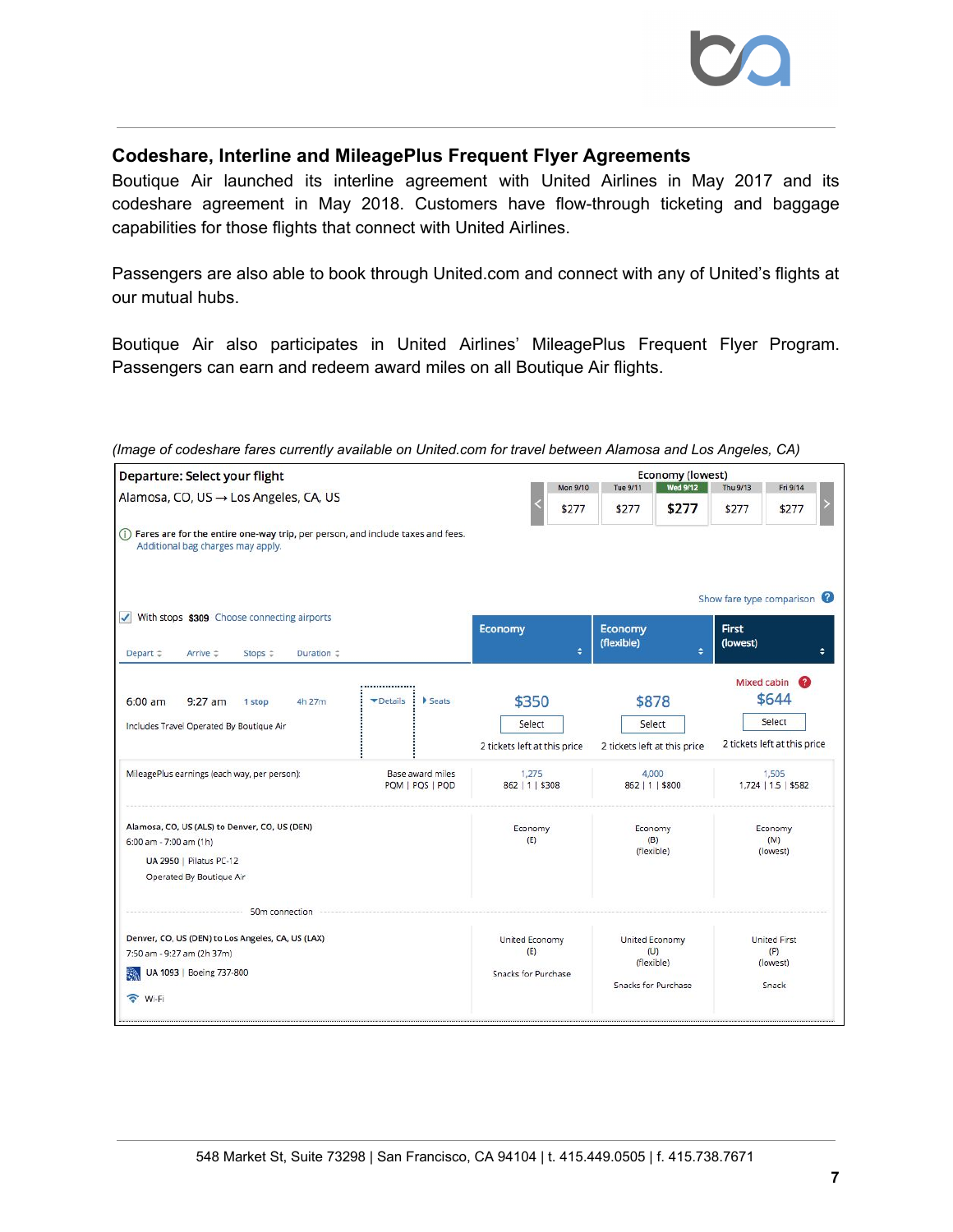# **Proposal**

#### **Overview**

Our proposals would be flown in eight or nine-seat, modern, pressurized Pilatus PC-12 or Beechcraft King Air 350 aircraft. The term is two years, with a four year option.

In order to increase brand recognition in the community, Boutique Air will spend at least \$20,000 per year in Alamosa if it is selected for advertising & marketing to help ensure that air service for the community is a success. We will utilize a combination of radio, print, billboard, TV, and internet advertising.

#### **Note on Service Start Date**

Due to Boutique Air's existing operations in Alamosa, a flight service interruption will not result if Boutique Air is selected to continue providing the community air service. Boutique Air is committed to a long term relationship with Alamosa and looks forward to sustained growth in passenger traffic and trust in our service.

# **Community Input**

Shortly after the bids are complete, Boutique Air will schedule meetings with airport and/or city officials. This will allow us to answer any questions and provide additional information.

While we can't promise we will be able to implement everyone's suggestions, we welcome feedback from the community, as well as anyone who may have an interest in the proposed flights. What we can promise is that we will listen to your feedback, and give it the attention and consideration it deserves.

With respect and appreciation,

Shawn Simpson CEO